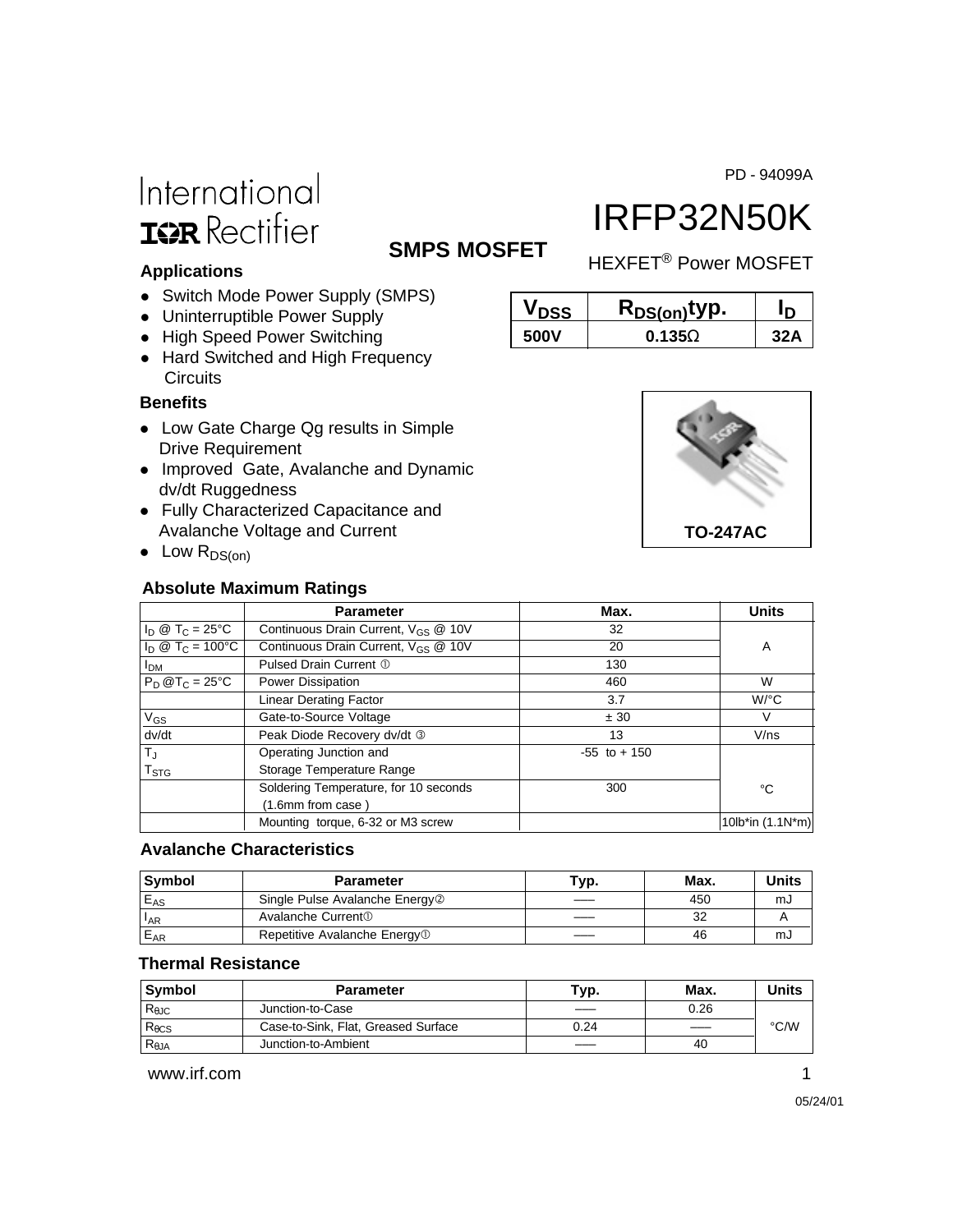# Static @ T<sub>J</sub> = 25°C (unless otherwise specified)

| Symbol                                 | <b>Parameter</b>                     | Min. I |            | $Typ.$ Max. | Units                | <b>Conditions</b>                                        |
|----------------------------------------|--------------------------------------|--------|------------|-------------|----------------------|----------------------------------------------------------|
| $V_{(BR)DSS}$                          | Drain-to-Source Breakdown Voltage    | 500    |            |             | ν                    | $V_{GS} = 0V$ , $I_D = 250 \mu A$                        |
| $\Delta V_{\text{(BR)DSS}}/\Delta T_J$ | Breakdown Voltage Temp. Coefficient  |        | 0.54       |             | $V$ <sup>o</sup> $C$ | Reference to 25 $^{\circ}$ C, $I_D = 1 \text{mA}$        |
| $R_{DS(on)}$                           | Static Drain-to-Source On-Resistance |        | 0.135 0.16 |             | Ω                    | $V_{GS} = 10V$ , $I_D = 32A$ <sup>4</sup>                |
| $V_{GS(th)}$                           | Gate Threshold Voltage               | 3.0    |            | 5.0         | V                    | $V_{DS} = V_{GS}$ , $I_D = 250 \mu A$                    |
|                                        |                                      |        |            | 50          | μA                   | $V_{DS} = 500V$ , $V_{GS} = 0V$                          |
| $I_{DSS}$                              | Drain-to-Source Leakage Current      |        |            | 250         | μA                   | $V_{DS} = 400V$ , $V_{GS} = 0V$ , $T_{J} = 150^{\circ}C$ |
| <b>I</b> GSS                           | Gate-to-Source Forward Leakage       |        |            | 100         | nA                   | $V_{GS} = 30V$                                           |
|                                        | Gate-to-Source Reverse Leakage       |        |            | $-100$      |                      | $V_{GS} = -30V$                                          |

### **Dynamic @ TJ = 25°C (unless otherwise specified)**

|                    | <b>Parameter</b>                    | Min. |      | Typ.   Max. | <b>Units</b> | <b>Conditions</b>                                    |
|--------------------|-------------------------------------|------|------|-------------|--------------|------------------------------------------------------|
| $g_{fs}$           | Forward Transconductance            | 14   |      |             | S            | $V_{DS} = 50V$ , $I_D = 32A$                         |
| $Q_g$              | <b>Total Gate Charge</b>            |      |      | 190         |              | $I_D = 32A$                                          |
| $Q_{gs}$           | Gate-to-Source Charge               |      |      | 59          | nC           | $V_{DS} = 400V$                                      |
| $Q_{gd}$           | Gate-to-Drain ("Miller") Charge     |      |      | 84          |              | $V_{GS} = 10V \oplus$                                |
| $t_{d(on)}$        | Turn-On Delay Time                  |      | 28   |             |              | $V_{DD} = 250V$                                      |
| $t_{r}$            | <b>Rise Time</b>                    |      | 120  |             | ns           | $I_D = 32A$                                          |
| $t_{d(off)}$       | Turn-Off Delay Time                 |      | 48   |             |              | $R_G = 4.3\Omega$                                    |
| t                  | <b>Fall Time</b>                    |      | 54   |             |              | $V_{GS} = 10V \circledcirc$                          |
| $C_{iss}$          | Input Capacitance                   |      | 5280 |             |              | $V_{GS} = 0V$                                        |
| $C_{\text{oss}}$   | <b>Output Capacitance</b>           |      | 550  |             |              | $V_{DS} = 25V$                                       |
| C <sub>rss</sub>   | Reverse Transfer Capacitance        |      | 45   |             | pF           | $f = 1.0$ MHz, See Fig. 5                            |
| $C_{\rm oss}$      | Output Capacitance                  |      | 5630 |             |              | $V_{GS} = 0V$ , $V_{DS} = 1.0V$ , $f = 1.0MHz$       |
| $C_{\rm oss}$      | <b>Output Capacitance</b>           |      | 155  |             |              | $V_{GS} = 0V$ , $V_{DS} = 400V$ , $f = 1.0 MHz$      |
| $C_{\rm oss}$ eff. | <b>Effective Output Capacitance</b> |      | 265  |             |              | $V_{GS} = 0V$ , $V_{DS} = 0V$ to 400V $\circledcirc$ |

### **Diode Characteristics**

| Symbol                  | <b>Parameter</b>                 | Min.                                                                      |     | $Typ.$ Max. | Units | <b>Conditions</b>                                                |
|-------------------------|----------------------------------|---------------------------------------------------------------------------|-----|-------------|-------|------------------------------------------------------------------|
| $\mathsf{I}_\mathsf{S}$ | <b>Continuous Source Current</b> |                                                                           |     | 32          |       | . D<br>MOSFET symbol                                             |
|                         | (Body Diode)                     |                                                                           |     |             | A     | showing the<br>ю                                                 |
| $I_{SM}$                | <b>Pulsed Source Current</b>     |                                                                           |     | 130         |       | integral reverse<br>G                                            |
|                         | (Body Diode) 1                   |                                                                           |     |             |       | p-n junction diode.<br>Is                                        |
| $V_{SD}$                | Diode Forward Voltage            |                                                                           |     | 1.5         | V     | $T_J = 25^{\circ}C$ , $I_S = 32A$ , $V_{GS} = 0V$<br>$\circledA$ |
| $t_{rr}$                | Reverse Recovery Time            |                                                                           | 530 | 800         | ns    | $T_{\rm J} = 25^{\circ}C$ , $I_F = 32A$                          |
| $Q_{rr}$                | Reverse RecoveryCharge           |                                                                           | 9.0 | 13.5        | μC    | $di/dt = 100A/\mu s$ <sup>4</sup>                                |
| <b>IRRM</b>             | Reverse RecoveryCurrent          |                                                                           | 30  |             | Α     |                                                                  |
| $t_{on}$                | Forward Turn-On Time             | Intrinsic turn-on time is negligible (turn-on is dominated by $L_S+L_D$ ) |     |             |       |                                                                  |

### **Notes:**

- $O$  Repetitive rating; pulse width limited by max. junction temperature.
- $\textcircled{2}$  Starting T<sub>J</sub> = 25°C, L = 0.87mH, R<sub>G</sub> = 25 $\Omega$ ,  $I_{AS} = 32A$ ,
- $\circ$  I<sub>SD</sub> ≤ 32A, di/dt ≤ 197A/µs, V<sub>DD</sub> ≤ V<sub>(BR)DSS</sub>,  $\overline{T}_J \leq 150^{\circ}$ C

Pulse width ≤ 400µs; duty cycle ≤ 2%.

 $\circledS$  C<sub>oss</sub> eff. is a fixed capacitance that gives the same charging time as  $C_{\text{oss}}$  while  $V_{DS}$  is rising from 0 to 80%  $V_{DSS}$ .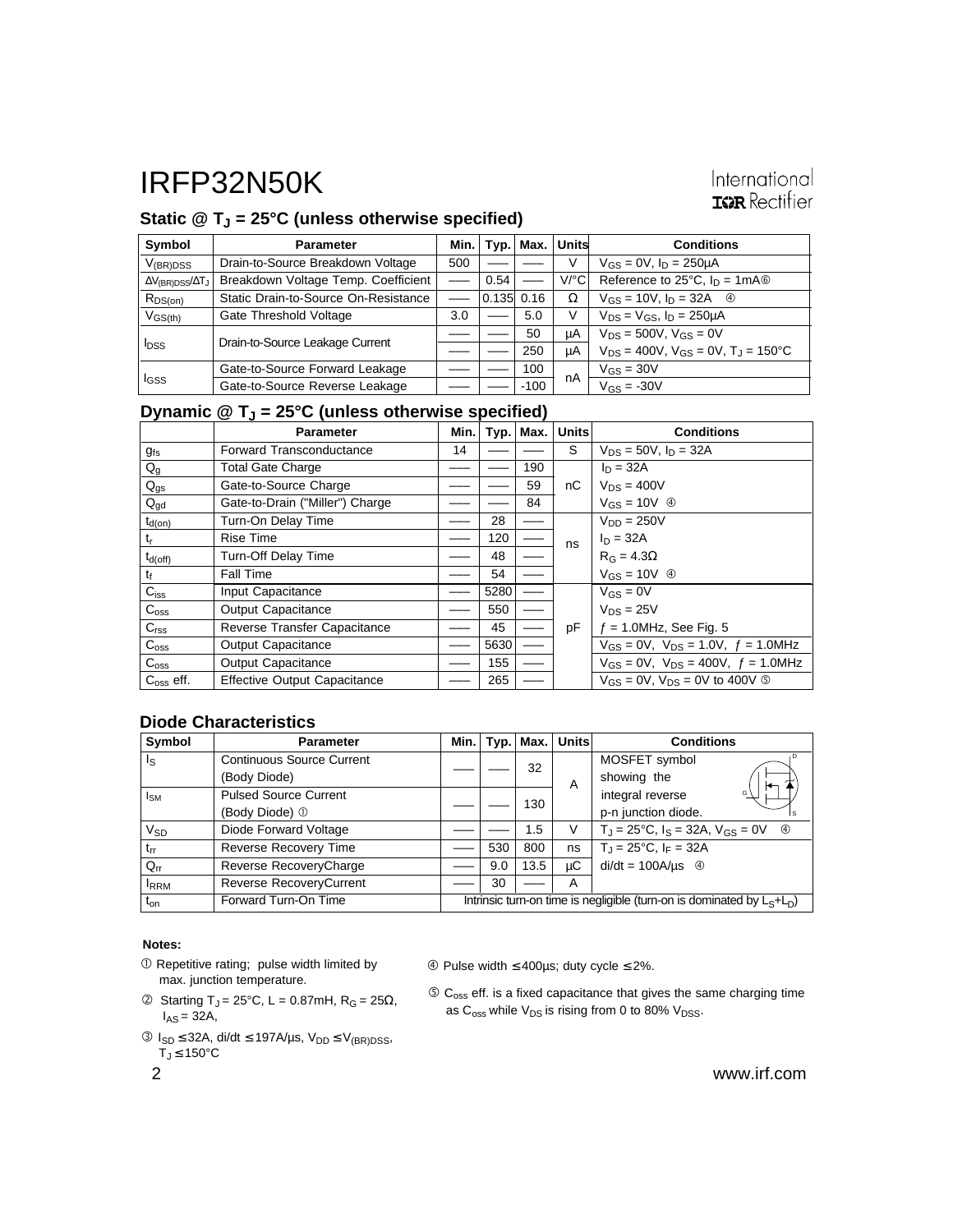# International **IGR** Rectifier



**Fig 1.** Typical Output Characteristics **Fig 2.** Typical Output Characteristics



**Fig 3.** Typical Transfer Characteristics



**Fig 4.** Normalized On-Resistance Vs. Temperature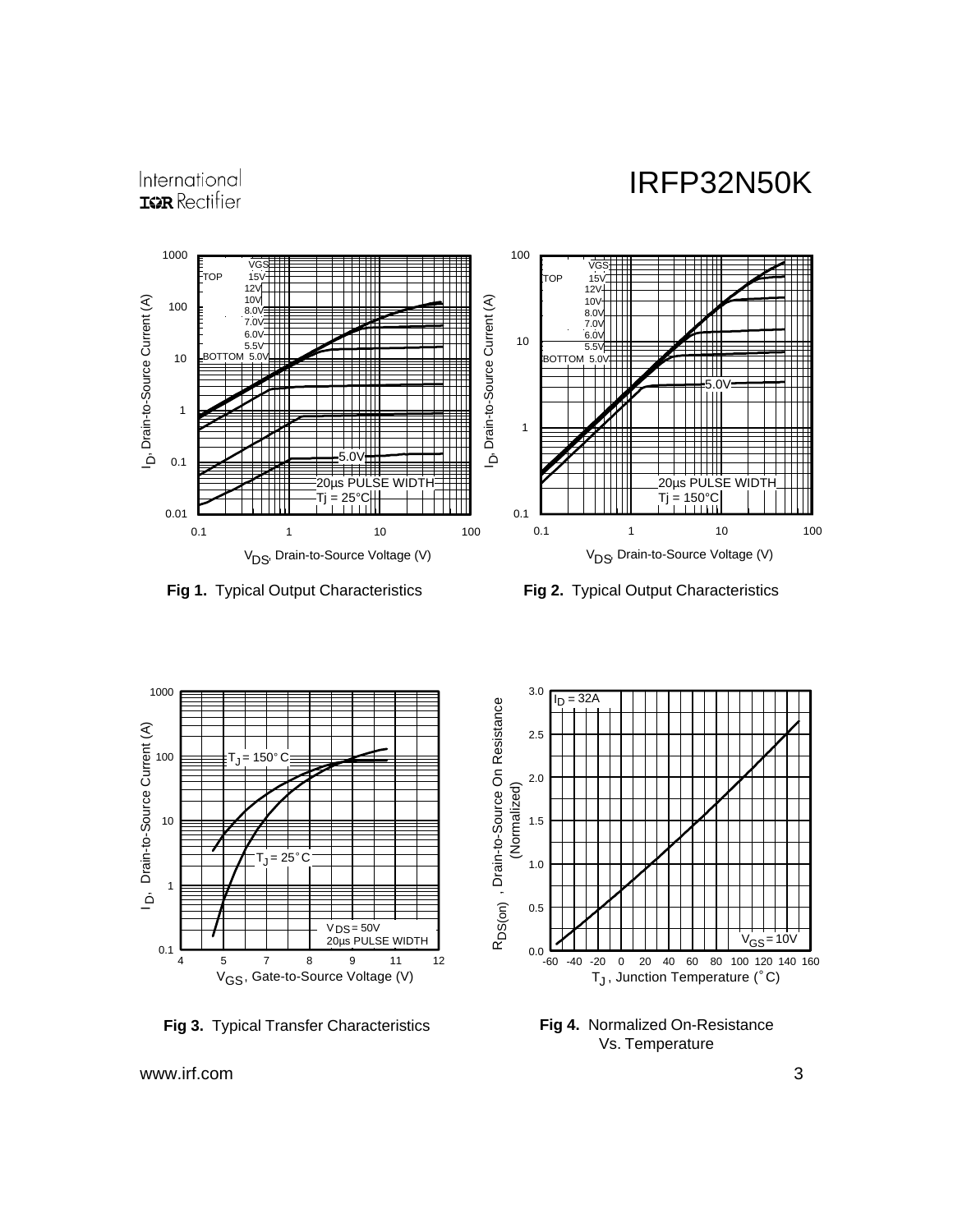# International **IGR** Rectifier



1







10 100 1000 10000

V<sub>DS</sub> , Drain-to-Source Voltage (V)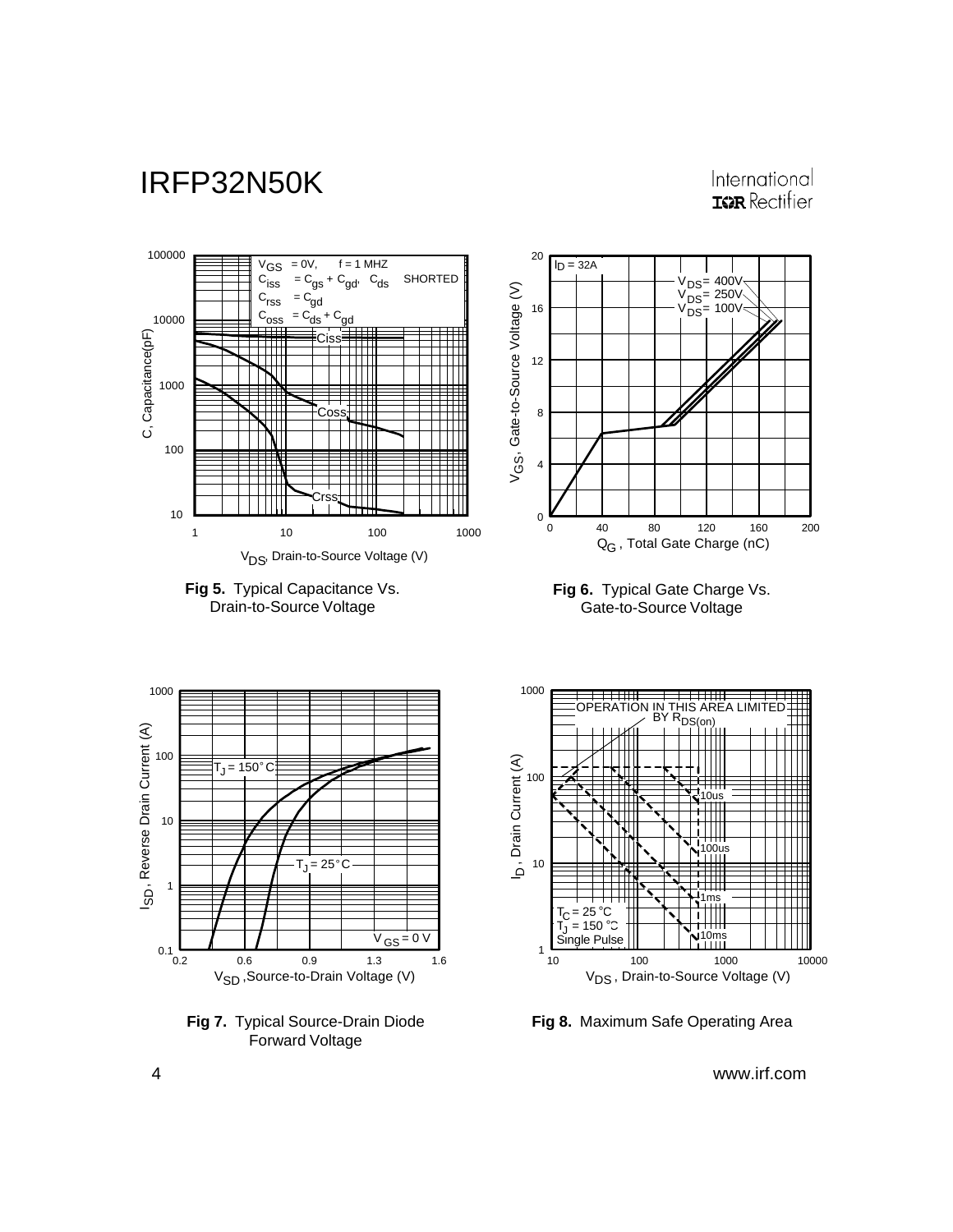

International **ISPR** Rectifier





**Fig 10a.** Switching Time Test Circuit



**Fig 10b.** Switching Time Waveforms



**Fig 11.** Maximum Effective Transient Thermal Impedance, Junction-to-Case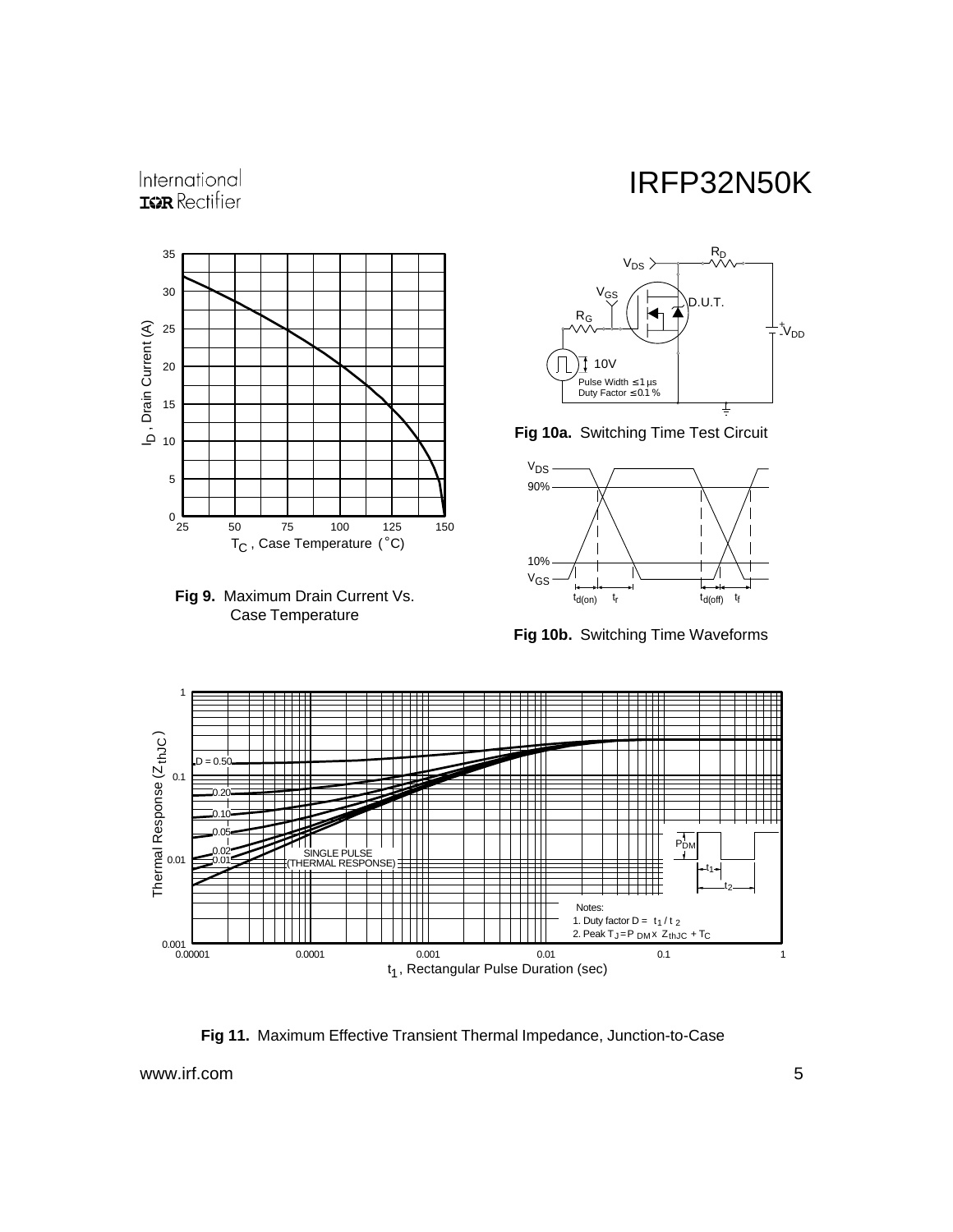International **ISPR** Rectifier















**Fig 13a.** Gate Charge Test Circuit **Fig 13b.** Basic Gate Charge Waveform

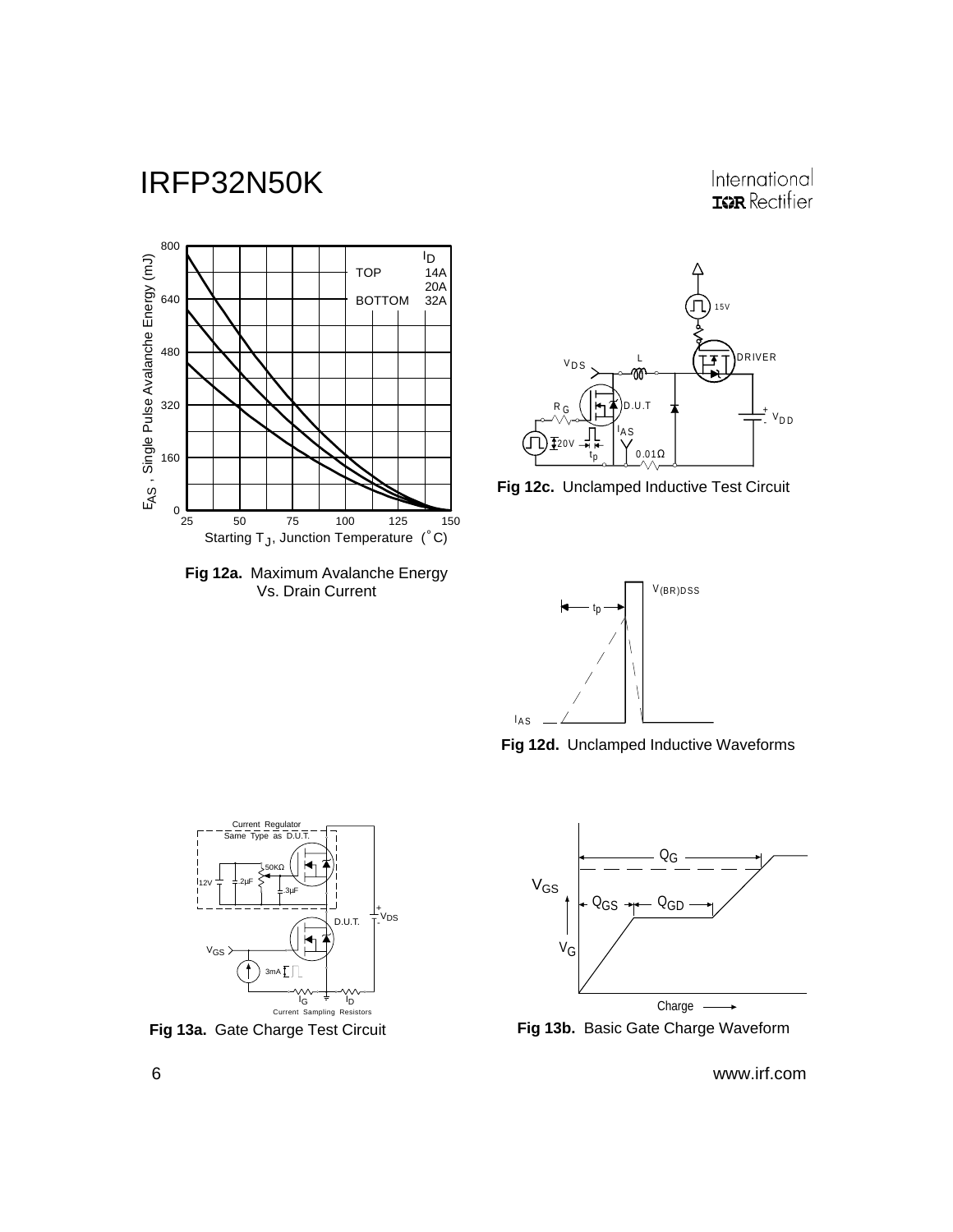

**Peak Diode Recovery dv/dt Test Circuit**

 $*$   $V_{GS}$  = 5V for Logic Level Devices